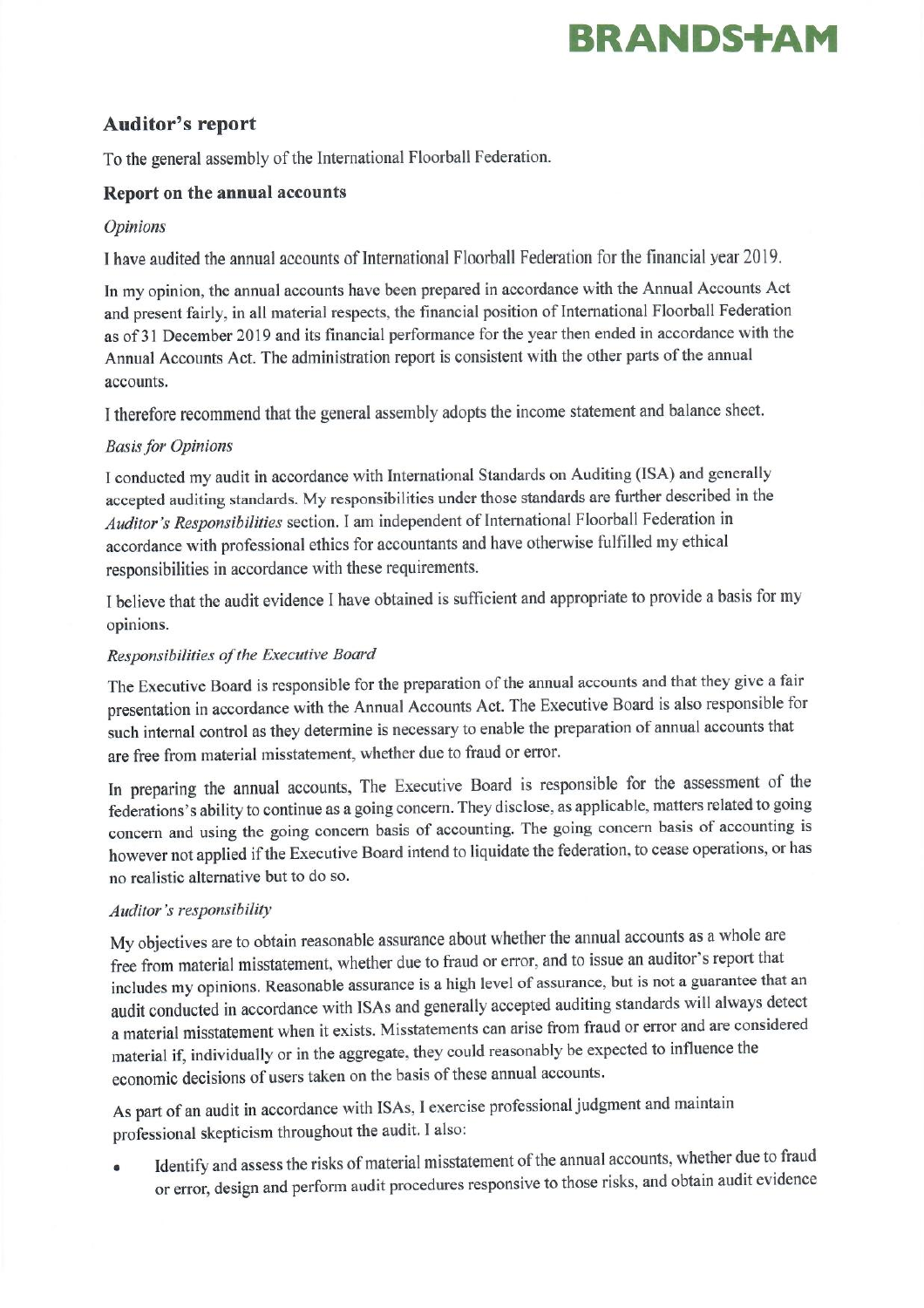# **BRANDS+AM**

that is sufficient and appropriate to provide a basis for my opinions. The risk of not detecting a material misstatement resulting from fraud is higher than for one resulting from error, as fraud mav involve collusion, forgery, intentional omissions, misrepresentations, or the override of internal control.

- Obtain an understanding of the company's internal control relevant to my audit in order to design  $\bullet$ audit procedures that are appropriate in the circumstances, but not for the purpose of expressing an opinion on the effectiveness of the company's internal control.
- Evaluate the appropriateness of accounting policies used and the reasonableness of accounting  $\bullet$ estimates and related disclosures made by the Executive Board.
- Conclude on the appropriateness of the Executive Board's use of the going concern basis of  $\bullet$ accounting in preparing the annual accounts. I also draw a conclusion, based on the audit evidence obtained, as to whether any material uncertainty exists related to events or conditions that may cast significant doubt on the company's ability to continue as a going concern. If I conclude that a material uncertainty exists, I am required to draw attention in my auditor's report to the related disclosures in the annual accounts or, if such disclosures are inadequate, to modify my opinion about the annual accounts. My conclusions are based on the audit evidence obtained up to the date of my auditor's report. However, future events or conditions may cause the company to cease to continue as a going concern.
- $\bullet$ Evaluate the overall presentation, structure and content of the annual accounts, including the disclosures, and whether the annual accounts represent the underlying transactions and events in a manner that achieves fair presentation.

I must inform the Executive Board, among other matters, the planned scope and timing of the audit. I must also inform of significant audit findings during my audit, including any significant deficiencies in internal control that I identified.

### Report on other legal and regulatory requirements

#### **Opinions**

In addition to my audit of the annual accounts, I have also audited the administration of the Executive Board of International Floorball Federation the financial year 2019 and the proposed appropriations of the federation's profit or loss.

I recommend to the general Assembly that the profit be appropriated in accordance with the proposal in the administration report and that the members of the Executive Board be discharged from liability for the financial year.

#### **Basis for Opinions**

I conducted the audit in accordance with generally accepted auditing standards. My responsibilities under those standards are further described in the Auditor's Responsibilities section. I am independent of International Floorball Federation in accordance with professional ethics for accountants and have otherwise fulfilled my ethical responsibilities in accordance with these requirements.

I believe that the audit evidence I have obtained is sufficient and appropriate to provide a basis for my opinions.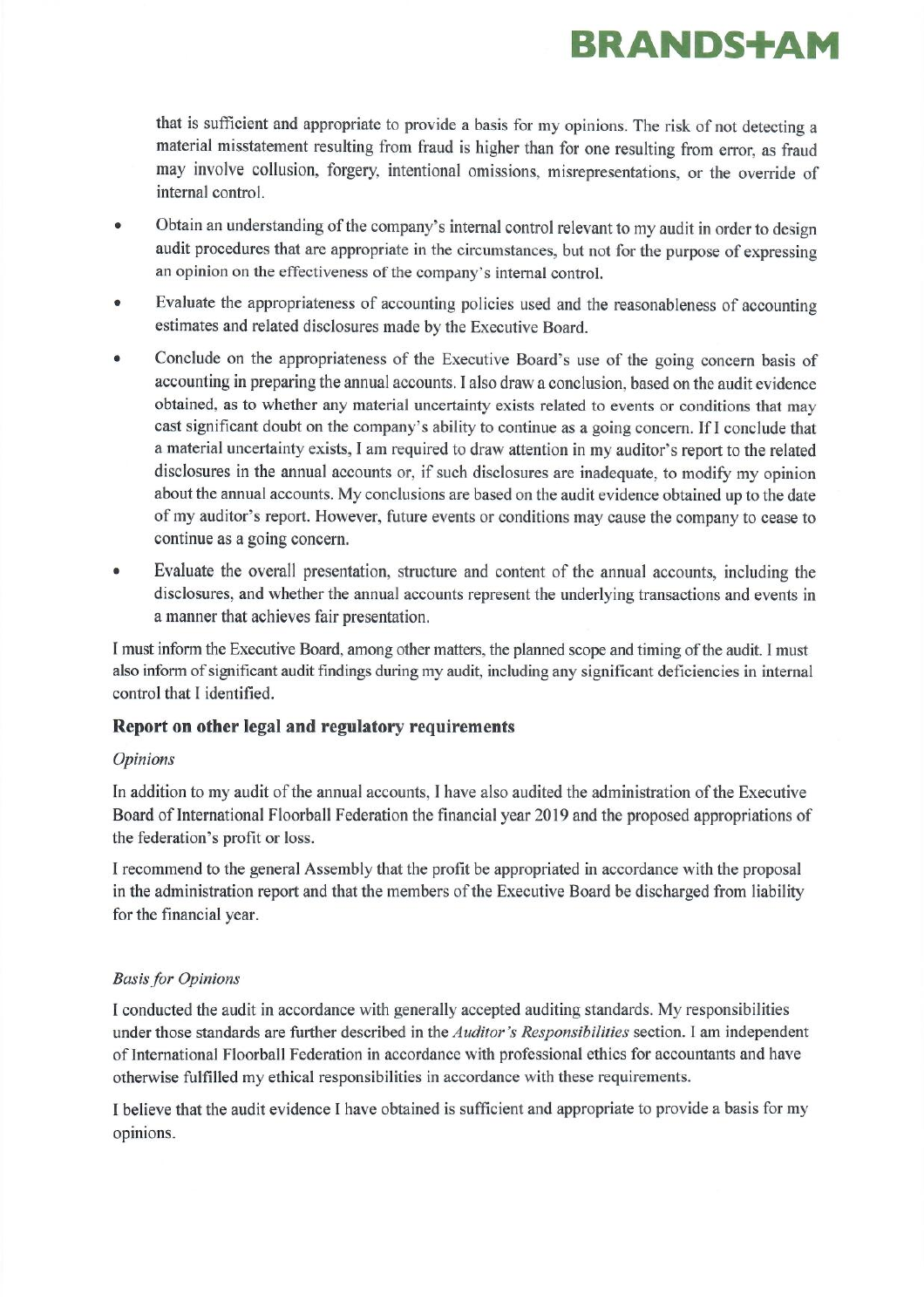# **RRANDS+AM**

# Responsibilities of the Executive Board

The Executive Board is responsible for the proposal for appropriations of the federation's profit or loss.

The Executive Board is responsible for the Federation's organization and the administration of the federation's affairs. This includes among other things continuous assessment of the Federation's financial situation and ensuring that the federation's organization is designed so that the accounting, management of assets and the federation's financial affairs otherwise are controlled in a reassuring manner.

#### Auditor's responsibility

My objective concerning the audit of the administration, and thereby my opinion about discharge from liability, is to obtain audit evidence to assess with a reasonable degree of assurance whether any member of the Executive Board in any material respect:

- has undertaken any action or been guilty of any omission which can give rise to liability to the federation, or
- in any other way has acted in contravention of the Articles of Association.

My objective concerning the audit of the proposed appropriations of the company's profit or loss, and thereby my opinion about this, is to assess with reasonable degree of assurance whether the proposal is in accordance with the Articles of Association.

Reasonable assurance is a high level of assurance, but is not a guarantee that an audit conducted in accordance with generally accepted auditing standards will always detect actions or omissions that can give rise to liability to the federation, or that the proposed appropriations of the federation's profit or loss are not in accordance with the Articles of Association.

As part of an audit in accordance with generally accepted auditing standards, I exercise professional judgment and maintain professional skepticism throughout the audit. The examination of the administration and the proposed appropriations of the federation's profit or loss is based primarily on the audit of the accounts. Additional audit procedures performed are based on my professional judgment with starting point in risk and materiality. This means that I focus the examination on such actions, areas and relationships that are material for the operations and where deviations and violations would have particular importance for the federation's situation. I examine and test decisions undertaken, support for decisions, actions taken and other circumstances that are relevant to my opinion concerning discharge from liability. As a basis for my opinion on the Executive Board proposed appropriations of the federation's profit or loss I examined whether the proposal is in accordance with the Articles of Association.

Segeltorp 28th June 2020

Mikael Brandstam

**Approved Public Accountant** 

Appendixes: Statement of Income and Balance sheet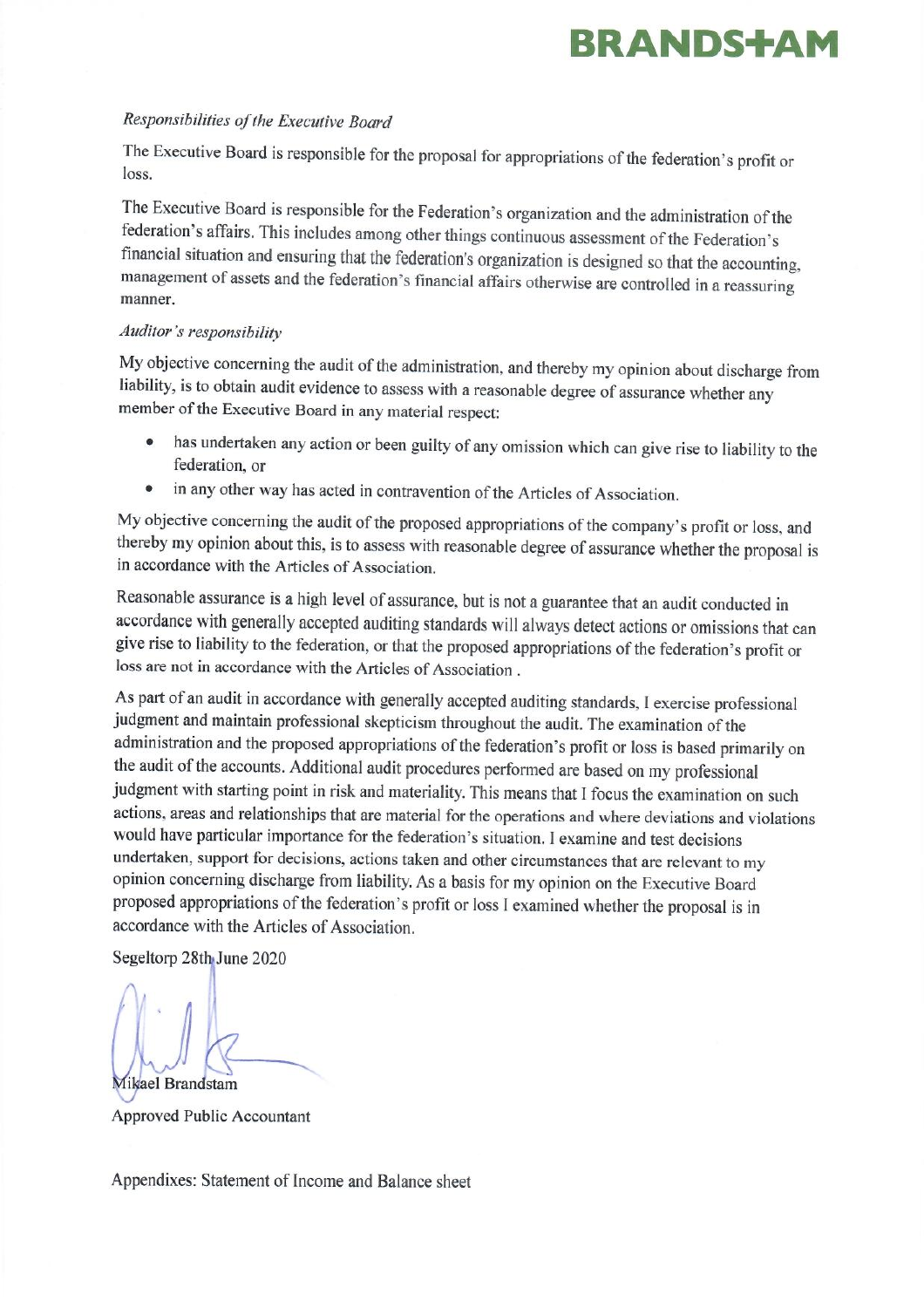# **INTERNATIONAL FLOORBALL FEDERATION**

Financial Report 2019

# **Statement of income**

| <b>INCOME</b>                                   |                           | <b>Budget</b>   | Diff.                 |
|-------------------------------------------------|---------------------------|-----------------|-----------------------|
| <b>Transfers</b>                                | 113800,00                 | 115000          | $-1200,00$            |
| Participation fees                              | 213000,00                 | 216000          | $-3000,00$            |
| Organizers fees                                 | 113600,00                 | 143000          | $-29400,00$           |
| Temporary play                                  | 2550,00                   | 6000            | $-3450,00$            |
| Membership fees                                 | 193900,00                 | 190000          | 3900,00               |
| Fines                                           | 100,00                    | 15000           | $-14900,00$           |
| Sponsors & Advertisements                       | 93616,16                  | 245100          | -151483,84            |
| Value in kind                                   | 158890,00                 | 158890          | 0,00                  |
| T٧                                              | 167963,79                 | 150000          | 17963,79              |
| Radio                                           | 527,54                    | 10000           | $-9472,46$            |
| Office support                                  | 140000,00                 | 140000          | 0,00                  |
| Development support                             | 30974,90                  | 30000           | 974,90                |
| Sales                                           | 30600,07                  | 40000           | $-9399,93$            |
| Lic, revenues & royalties                       | 266446,30                 | 322000          | -55553,70             |
| <b>Material exemptions</b>                      | 1607,47                   | 4500            | $-2892,53$            |
| Other                                           | 4056,53                   | 15000           | $-10943,47$           |
| <b>Total income</b>                             | CHF 1531632,76            | 1800490,00      | -268857,24            |
| <b>COSTS</b>                                    |                           | <b>Budget</b>   | Diff,                 |
| Central activities                              | 21023,87                  | 22500           | 1476,13               |
| Office                                          | 677233,57                 | 783000          | 105766,43             |
| <b>Central Board</b>                            | 22657,86                  | 37700           | 15042,14              |
| ExCo                                            | 44,55                     | 5000            | 4955,45               |
| GA/AM                                           | 7582,25                   | 9500            | 1917,75               |
| <b>External meetings</b>                        | 15174,62                  | 15900           | 725,38                |
| IOC 50 Road Map                                 | 0,00                      | 16500           | 16500,00              |
| Parafloorball                                   | 1050,48                   | 5000            | 3949,52               |
| <b>Equality Function</b>                        | 0,00                      | 10900           | 10900,00              |
| <b>Athletes Commission</b>                      | 7667,48                   | 9000            | 1332,52               |
| <b>WFC</b>                                      | 206404,73                 | 190700          | $-15704,73$           |
| U19 WFC                                         | 33659,47                  | 29000           | $-4659,47$            |
| <b>EFC</b>                                      | 44183,63                  | 44000           | $-183,63$             |
| <b>Champions Cup</b>                            | 74324,58                  | 85000           | 10675,42              |
| <b>World Games</b>                              | 312,34                    | 0               | $-312,34$             |
| <b>WUC</b>                                      | 0,00                      | 0               | 0,00                  |
| <b>Regional Games</b>                           | 4645,99                   | 5500            | 854,01                |
| Anti-Doping                                     | 23304,64                  | 36000           | 12695,36              |
| <b>WADA and Education Meetings</b>              | 4864,72                   | 0               | $-4864,72$            |
| <b>Rules &amp; Competition Committee</b>        | 9859,88                   | 19000           | 9140,12               |
| <b>Referee Committee</b>                        | 19037,27                  | 30900           | 11862,73              |
| Development                                     | 24962,59                  | 42050           | 17087,41              |
| Development material                            | 158890,00                 | 158890          |                       |
| Material*                                       | 88039,51                  | 120100          | 32060,49              |
| Marketing                                       | 38970,45                  | 69450           | 30479,55              |
| TV                                              | 16,14                     | 1200            | 1183,86               |
| Information                                     | 57815,01                  | 45700           | $-12115,01$           |
| <b>Medical Committee</b>                        | 3405,04                   | 6000            | 2594,96               |
| <b>Appeal Committee</b>                         | 0,00                      | 1000            | 1000,00               |
| <b>Disciplinary Committee</b>                   | 0,00                      | 1000            | 1000,00               |
| <b>Total costs</b>                              | CHF 1545130,67            | 1800490,00      | 255359,33             |
| <b>Profit/Loss</b>                              | $-13497,91$<br><b>CHF</b> | 0,00            | $-13497,91$           |
| * The outcome of the material appr, system was: |                           | Income          | 266446,30             |
|                                                 |                           | Costs<br>Profit | 232035,59<br>34410,71 |
|                                                 |                           |                 |                       |